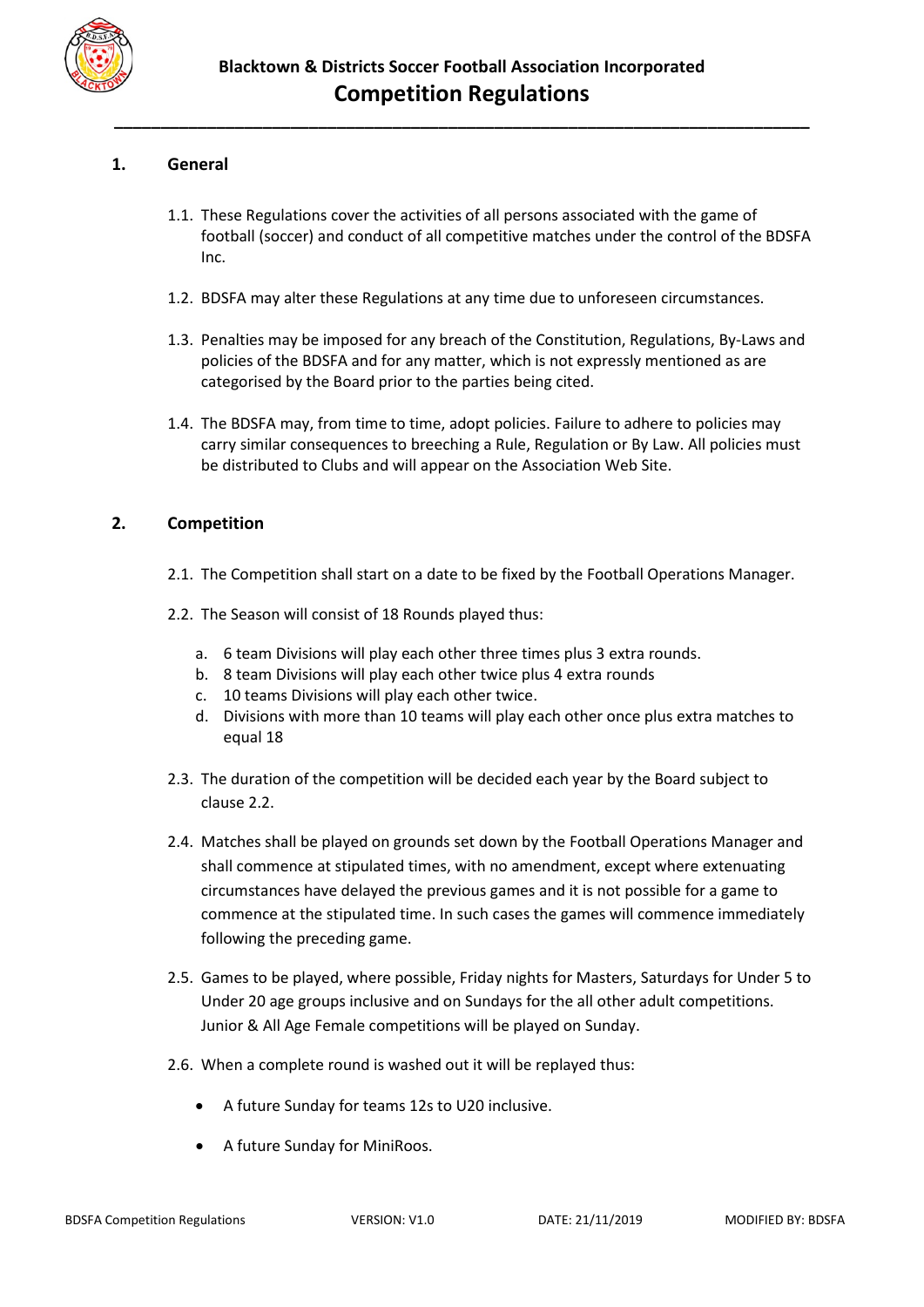

- AA, AAL, 12 to 16G matches will be set down where possible on Friday and Wednesday nights.
- A future Tuesday for Masters Games.
- The Football Operations Manager will set down matches and no correspondence will be entered.
- 2.7. The Football Operations Manager is to advise All Club Competition Secretaries the times and venues of all matches. The Board may void a round if necessary, to complete the season.
- 2.8. Unless otherwise specifically designated in a relevant By-Law the first named team in the draw shall be deemed the "home" team.
- 2.9. In the event of inclement weather causing postponement of matches, as many games as possible shall be played on the day.
- 2.10. When other than a complete round is washed out, The Football Operations Manager will set down the matches at their discretion and no correspondence will be entered.
- 2.11. Female players may play in mixed sex competitions up to and including under 16's.
- 2.12. Where a team is participating in a competition conducted by FNSW, the BDSFA match will be postponed, and played within fourteen (14) days of the original date, as set down by the Football Operations Manager.
- 2.13. Subject to the discretion of the Board, the four highest placed teams will enter a final series at the end of the season.
- 2.14. The competition will be decided on points, and then goal difference and goals scored.

### **3. Referees and Referee Fees**

- 3.1. Referees fees shall be determined each year for each grade of the Competition by relevant State Bodies.
- 3.2. The Board shall determine the way in which Referees are paid for services.
- 3.3. Referees shall be appointed to all matches by the Referees Association or at the direction of the Board of BDSFA
- 3.4. If a referee is not in attendance, in all competition matches, a substitute must be appointed with the following preference:
	- a. An official referee from any Branch
	- b. Home Team Club Referee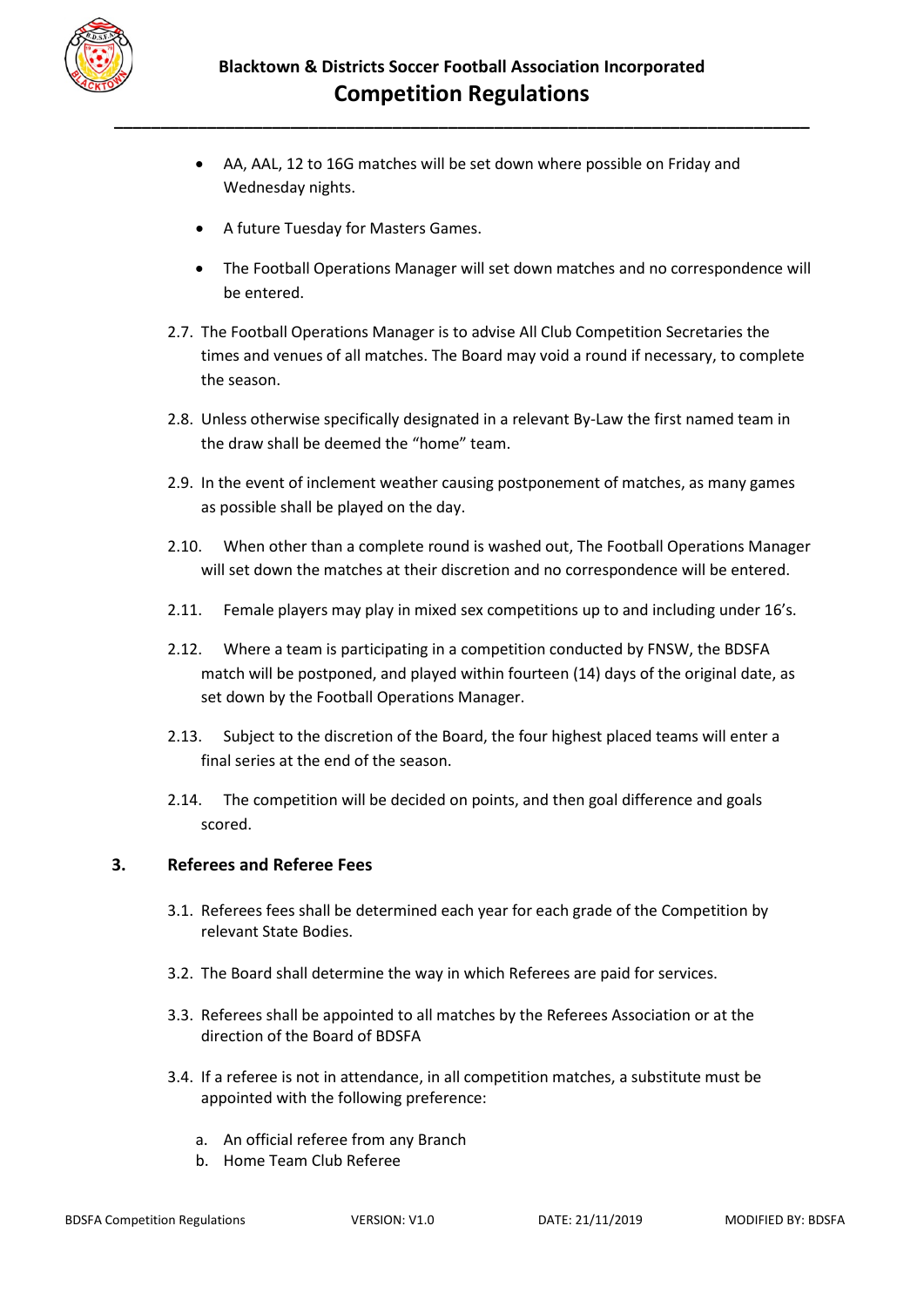

- c. Away Team Club Referee
- d. Any other Club Referee
- e. Any other capable person.
- f. Failure to comply with 5 a-e may result in the match being forfeit and awarded to the away team.

Once a substitute is appointed, they shall assume all responsibilities of an officially appointed referee and shall make themselves aware of their obligations regarding submitting reports to the BDSFA.

3.5. The electronic team sheet shall be completed in all instances. Teams unable to nominate the minimum number of player's shall be deemed to have forfeited the match.

# **4. Play Offs**

- 4.1. In the event that a play-off has to be arranged to determine a League Champion or which team is to proceed to the Finals Series, that is where teams in the same section of a division are equal on points, goal difference and goals scored the play-off shall be arranged by the Football Operations Manager, on a neutral ground.
- 4.2. The play-off shall be played over the normal time for the age group playing.
- 4.3. If the two teams are tied at the end of normal time, extra time shall be played as follows:
	- a. Under 12 to Under 16 inclusive 5 minutes each way
	- b. Under 17 to All Age inclusive 10 minutes each way
- 4.4. Stoppage time will be used in all Play Off matches
- 4.5. Golden Goal rule applies in extra time. The game will end when a goal is scored.
- 4.6. If all is equal after the second period of extra time penalty shoot outs, as per the FIFA Rules of the Game, will determine the winner.
- 4.7. In all play-offs or replays each team shall supply one match ball of the correct size, suitably inflated.
- 4.8. In all play-offs each team shall supply two Ground Officials suitably identified, whose names shall be listed on the electronic team sheet.
- 4.9. The Club on whose ground the match is being played shall open all facilities and be responsible for supply or erection of nets, corner posts, etc. and for marking the ground.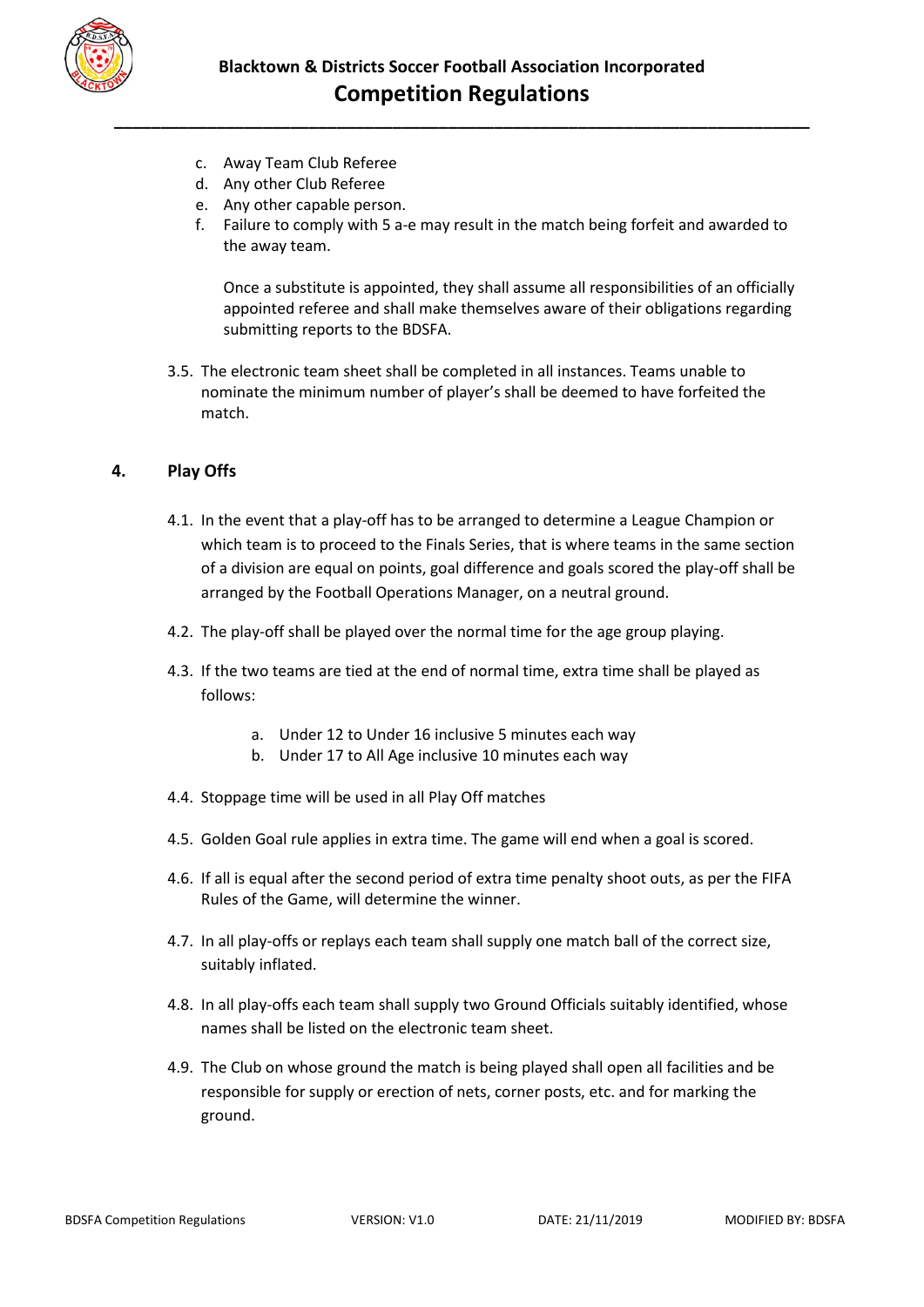

# **5. Finals**

- 5.1. In each Division the top four placed teams will contest a Finals Series thus:
	- a. Game 1 First plays Second
	- b. Game 2 Third plays Fourth (loser exits)
	- c. Game 3 Loser Game 1 v Winner Game 2
	- d. Final Winner Game 1 v Winner Game 3

If the Finals Series requires adjustment due to unforeseen circumstances and/or inclement weather the following may occur:

- a. Game 1 First plays fourth (loser exits)
- b. Game 2 Second plays third (loser exits)
- c. Final Winner Game 1 v Winner Game 2

Or in extreme cases the Finals Series will be cancelled and the highest team on the Competition Ladder will be declared the Competition Winner.

- 5.2. In divisions eligible to enter the Champion of Champions the Competition Winner will enter subject to Board approval.
- 5.3. Clubs must nominate their teams prior to the Finals Series commencing on the form provided.
- 5.4. The total amount of players nominated cannot exceed the number of players allowed in that age group.
- 5.5. players are eligible to play in two teams for semi-finals if they have played for more than 60% of eligible games for the upgraded team.
- 5.6. The Coach and Manager must be nominated and must be the persons properly registered and in possession of a current BDSFA Inc ID Card.
- 5.7. Any protest or dispute regarding a semi-final match must be reported to the Football Operations Manager on the day of the match. All decisions will be final and not subject to Appeal.
- 5.8. Any protest or dispute regarding a Grand Final match must be reported to the Football Operations Manager within 15 minutes of the end of the match. All decisions will be final and not subject to Appeal.
- 5.9. The Winner of the Grand Final will be the Competition Winner.
- 5.10. Stoppage time will be used in all finals matches
- 5.11. During the Finals Series, if scores are equal at full time, all matches will be resolved thus: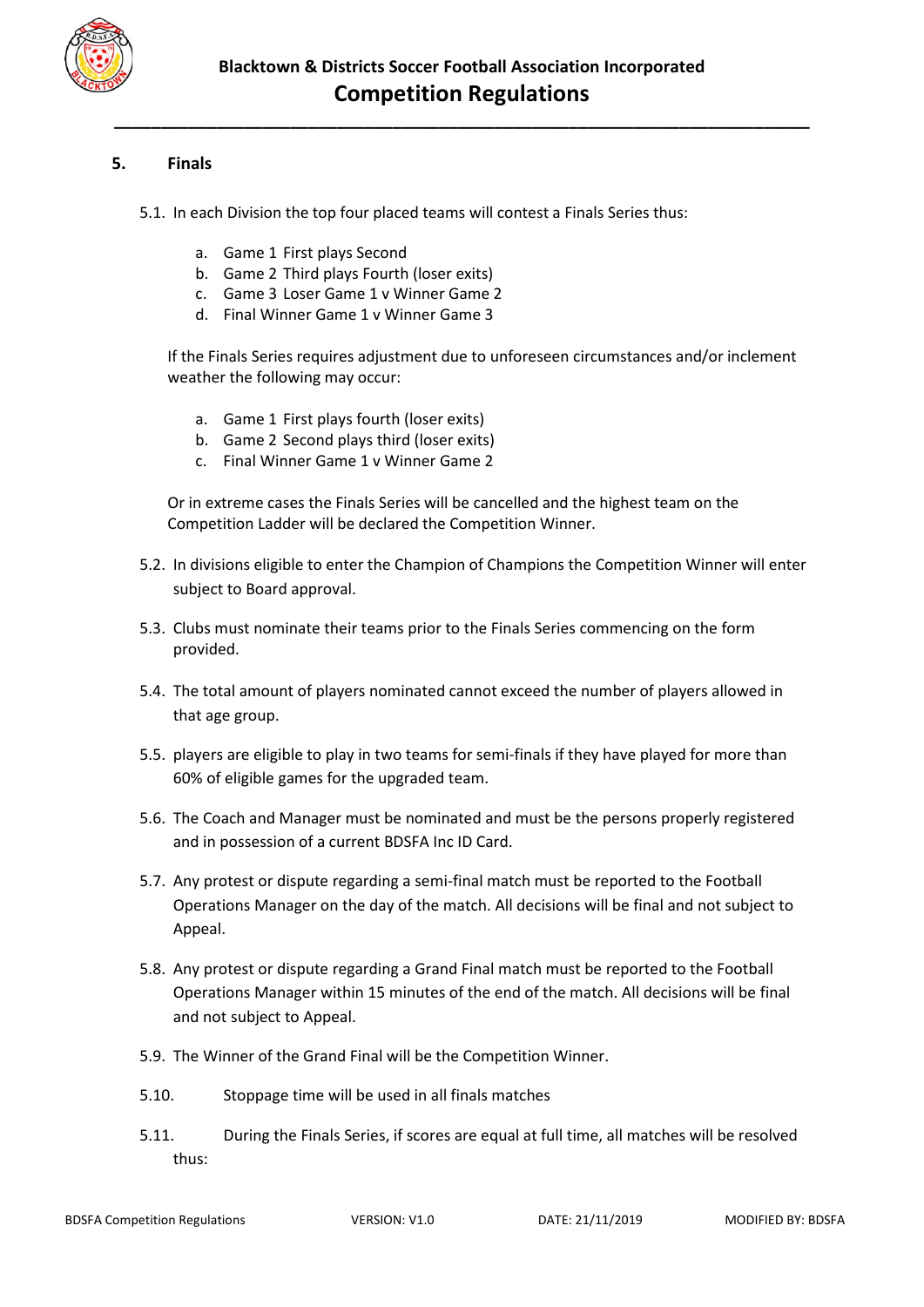

- a. Under 12 to Under 16s Extra Time 5 Minutes each way with a 2-minute break.
- b. Under 20 to All Age Extra Time 10 Minutes each way with a 2-minute break.
- 5.12. Golden Goal applies in extra time. The game will end when a goal is scored.
- 5.13. If all is equal after the second period of extra time penalty shoot outs, as per the FIFA Rules of the Game, will determine the winner.
- 5.14. For the Finals Series and Grand Finals, all teams must supply two suitably identified Ground Officials.
- 5.15. The Club on whose ground the match is being played shall open all facilities and be responsible for supply or erection of nets, corner posts, etc. and for marking the ground.

## **6. Duration of Matches and Ball Sizes**

6.1. Duration of matches shall be (excluding 5 minutes interval)

| a <sub>z</sub> | Under 12                    | 50 minutes | size 4 |
|----------------|-----------------------------|------------|--------|
| b.             | Under 13                    | 60 minutes | size 4 |
|                | c. Under 14                 | 60 minutes | size 5 |
|                | d. Under $15$ and $16$      | 70 minutes | size 5 |
|                | e. Under 18, 20 and All Age | 90 minutes | size 5 |
| f.             | O35                         | 90 minutes | size 5 |
| g.             | O45                         | 90 minutes | size 5 |
| h.             | O30W                        | 90 Minutes | size 5 |

Equal halves will be played in accordance with the Laws of the game.

6.2. Other than in Premier League First Grade Matches, no stoppage time will be played. All matches terminated before the recommended duration due to player injury will be referred to the Football Operations Manager.

### **7. Competition Points**

7.1. Competition points will be awarded as follows:

| 3 points |
|----------|
| 1 point  |
| 0 points |
| 0 points |
|          |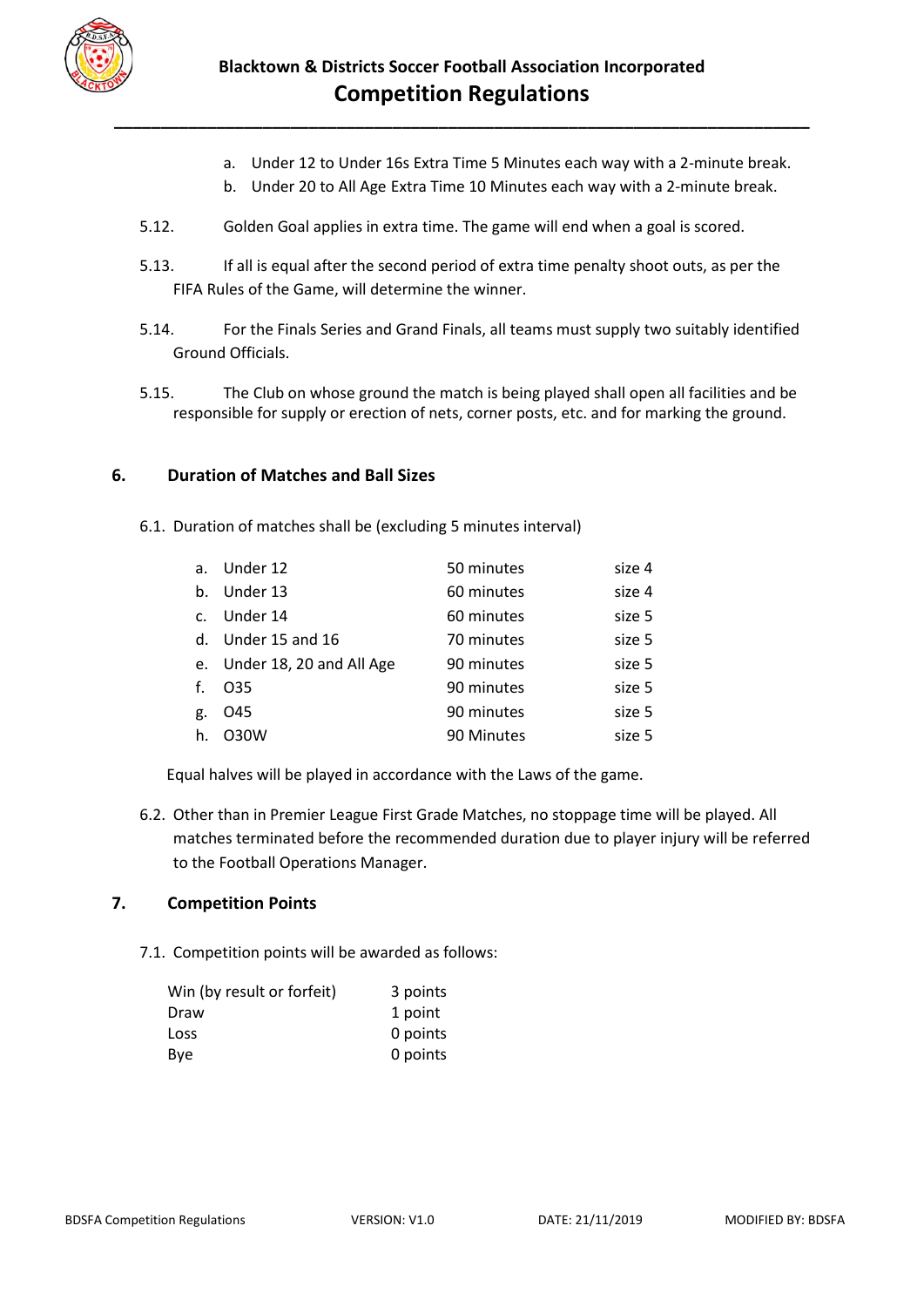

# **8. Matches Played in Accordance with the Laws of the Game**

8.1. All Fixtures will be played in compliance with the BDSFA Regulations in force at the time and in accordance with FFA and FNSW By-Laws, regulations, codes and directives, and under the FIFA laws of the game

## **9. Special Laws of the BDSFA**

- 9.1. For Under 12 age group, goal kicks shall be taken from the 6-yard box.
- 9.2. For Under 12 age group, a 25Mt exclusions zone will be marked whereby no opposition player may intrude during the goal kick until the ball is touched by the first player inside that exclusion zone OR the ball clears the exclusion zone.
- 9.3. For Under 12 age groups, corner kicks shall be taken on the goal line halfway between the corner of the field and point where the 18-yard box meets the goal line.
- 9.4. There are no special provisions for the handball rule.

# **10. Sin Bins**

10.1. There shall be no Sin Bin rule enforced in the BDSFA.

### **11. Forfeits**

- 11.1. Any team not in attendance at the designated ground and ready to take the field at the due time shall be deemed to have forfeited the match. The referee shall endorse the team sheet to the effect that: - "*the name of the team*" was not ready to take the field."
- 11.2. In full field matches; if the minimum number of players is available, the match must commence on time, or when the referee takes the field of play to commence the match.
- 11.3. If less than the minimum number of players is not available, 10 minutes will be allowed to equal the minimum number whereby the referee will call the match forfeited and endorse the team sheet as per 11.1. In such cases the referee will be the sole judge of time.
- 11.4. A team must always field a minimum of seven (7) players.
- 11.5. Failure to have the minimum of seven (7) players, ready to take the field at the commencement of the match shall be deemed a forfeit to the opposing team.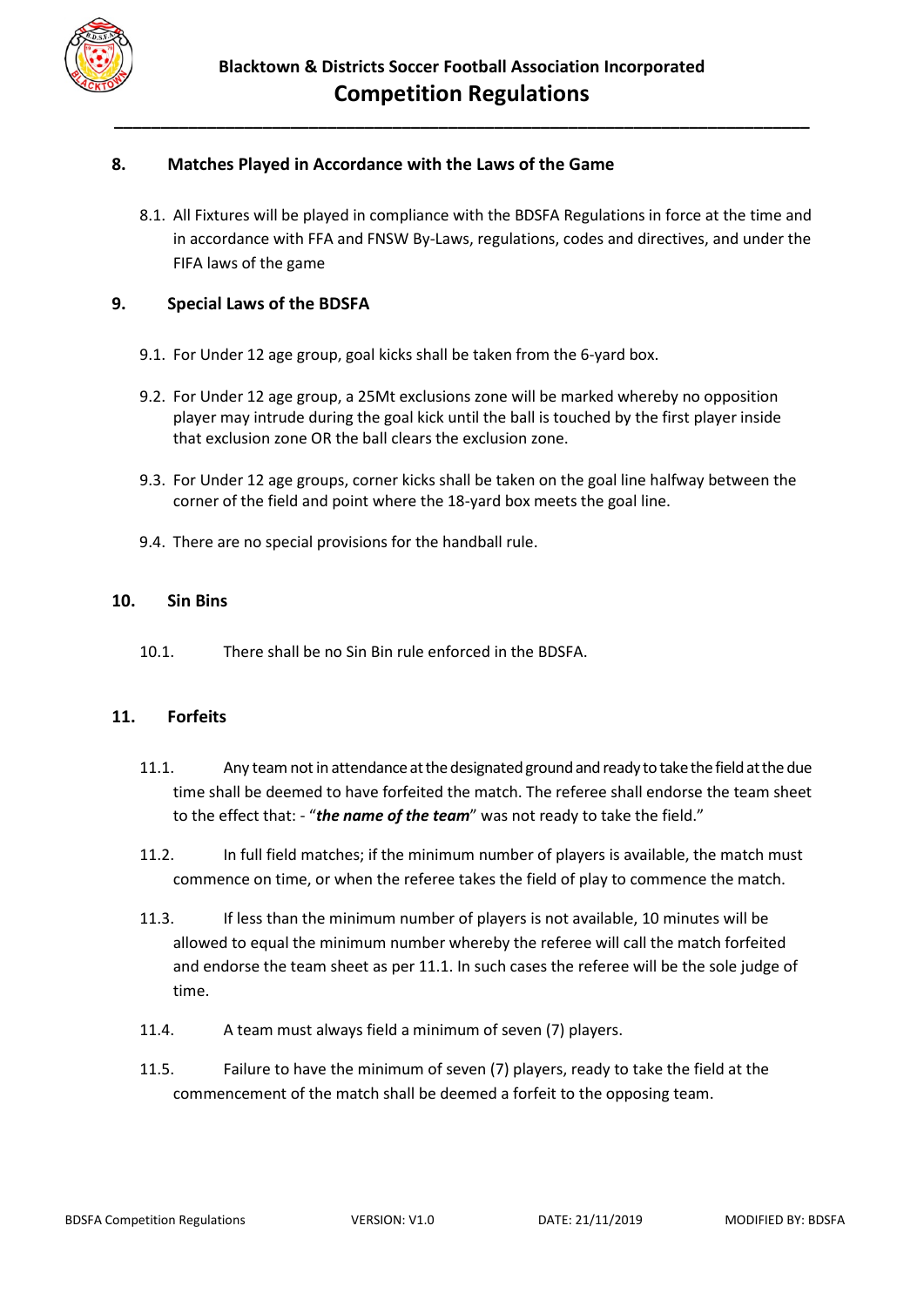

- 11.6. Failure to maintain a minimum of seven (7) players, shall result in the referee terminating the game whereupon a forfeit win will be awarded to the non-offending team. Other than no score been recorded, no penalty will apply to the forfeiting team.
- 11.7. The referee shall report such matters in the usual way, which will be dealt with as per the Regulations or By Laws.
- 11.8. Teams forfeiting on three occasions may be removed from the competition.
- 11.9. Where there is a forfeit the non-offending team shall be awarded the points and a score of 2-0 (or their score will stand if more than 2 at the time of an on-field forfeit).
- 11.10. When a game is forfeited without notice to the Association, the team to whom the game is forfeited shall submit an electronic team sheet in the usual manner, signed by the referee, who shall note on the team sheet that the other team forfeited. The referee will not be paid on match day and must submit a claim for fees to the Association.
- 11.11. The Board may deal with any team that is deemed to have forfeited a game to gain advantage, or to disadvantage another team, as it may see fit.
- 11.12. Any Team who forfeits during the last four (4) calendar dated rounds of the season will be deemed ineligible for the Finals Series.
- 11.13. Fines will apply for all team forfeits.
	- a. Clubs that notify the Association prior to 7:00pm Thursday for all weekend matches and within 48 hours of mid-week matches, including Masters, will pay \$50 forfeit fee.
	- b. Clubs that do not notify the Association as per 11.13 (a) will pay a forfeit fee equal to the Referee and ARs fees plus \$100.00

# **12. Match Terminations**

- 12.1. When a game is abandoned by a referee, for any cause whatsoever, the matter shall be referred to the Match Review Committee who will investigate the circumstances appertaining to the abandonment and shall be authorised to make determinations based on the Match Review Committee Guidelines.
- 12.2. When a match is terminated because of violence the Match Review Committee will investigate the matter and shall be authorised to recommend the case be heard by a GPT. Refer to the BDSFA Grievance & Disciplinary Regulations.
- 12.3. Teams causing a match to be terminated before its natural conclusion through a mass "Walk Off", or refusal to allow play to continue shall be deemed to have committed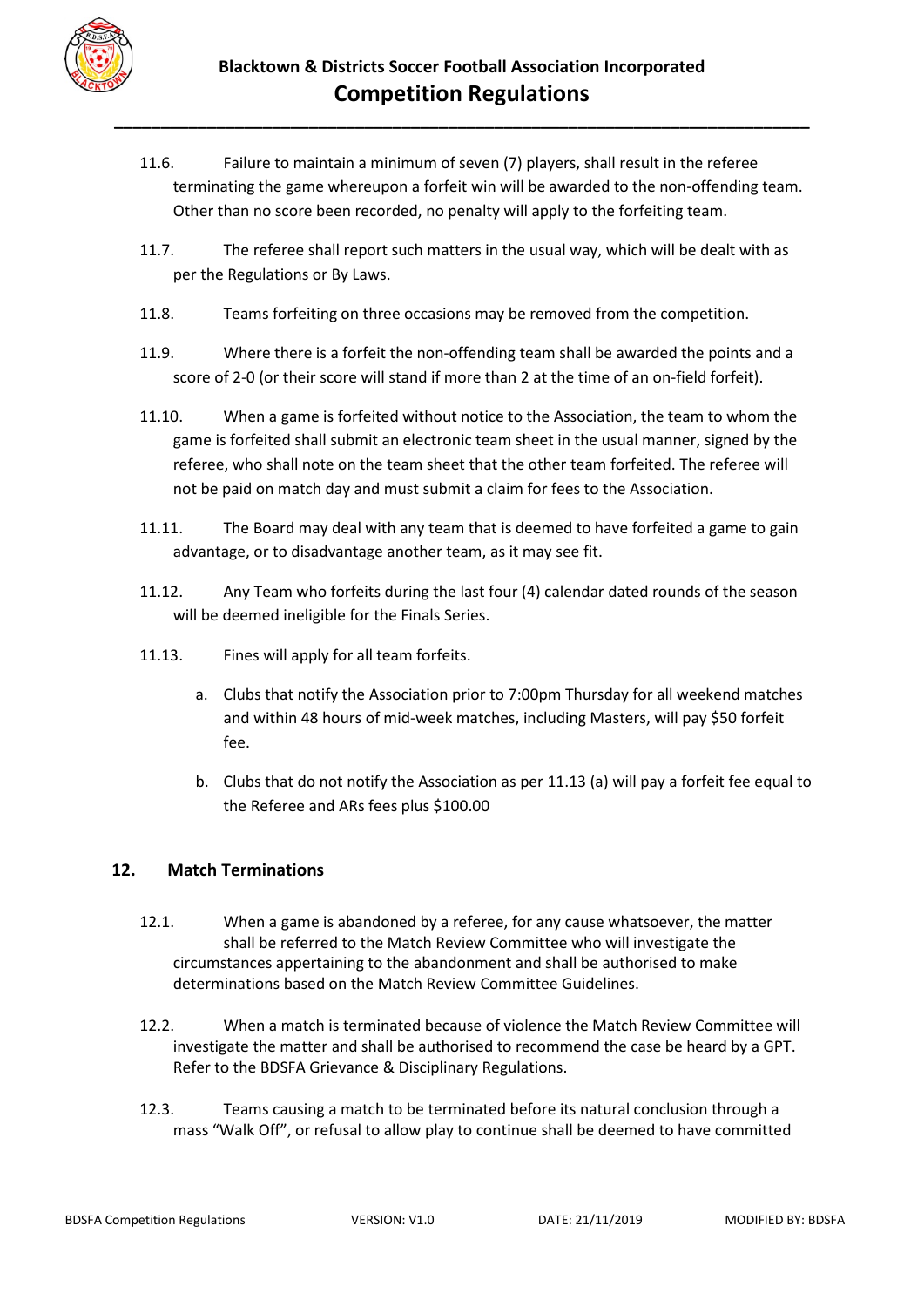

serious misconduct against the BDSFA Inc. Refer to the BDSFA Grievance & Disciplinary Regulations.

## **13. Team Sheets**

The BDSFA will use electronic team sheets. The conditions for the use of electronic team sheets will be provided to the teams competing in all ages and divisions.

13.1. The maximum players per match to be entered on the team sheet and to take the field in accordance with the Player & Player Equipment Regulations shall be:

| a. Under 12 to 14      | 14 Players |
|------------------------|------------|
| b. Under 15 to All Age | 16 Players |
| c. Masters             | 18 Players |

- 13.2. Team managers must enter the player's shirt number in the space provided.
- 13.3. Both Home & Away Team managers and the referee must enter the match score at the conclusion of the match.
- 13.4. The "starting" goalkeeper must be designated with the initials "GK" in the space provided.
- 13.5. Players upgrading from other teams must be added to the team sheet. The upgraded players' age group and division must be entered.
- 13.6. Should player(s) nominated on the team sheet not take the field, (the names of those players should be unticked.
- 13.7. All players nominated on the team sheet shall be deemed to have played.
- 13.8. Suspended players need to be identified and unticked from the team sheet.
- 13.9. Managers must sight and confirm the correct players are exact to the players that play in the match.
- 13.10. Once the match has commenced, players may be entered on the team sheet by consent of both team Managers, but not to replace a player whom has already taken part in the match. Players that do not turn up must be removed from the team sheet by both managers.
- 13.11. Player's whose names and registration numbers are added to the team sheet, in line with the above paragraph (13.10) must present themselves to the opposing team manager prior to taking the field.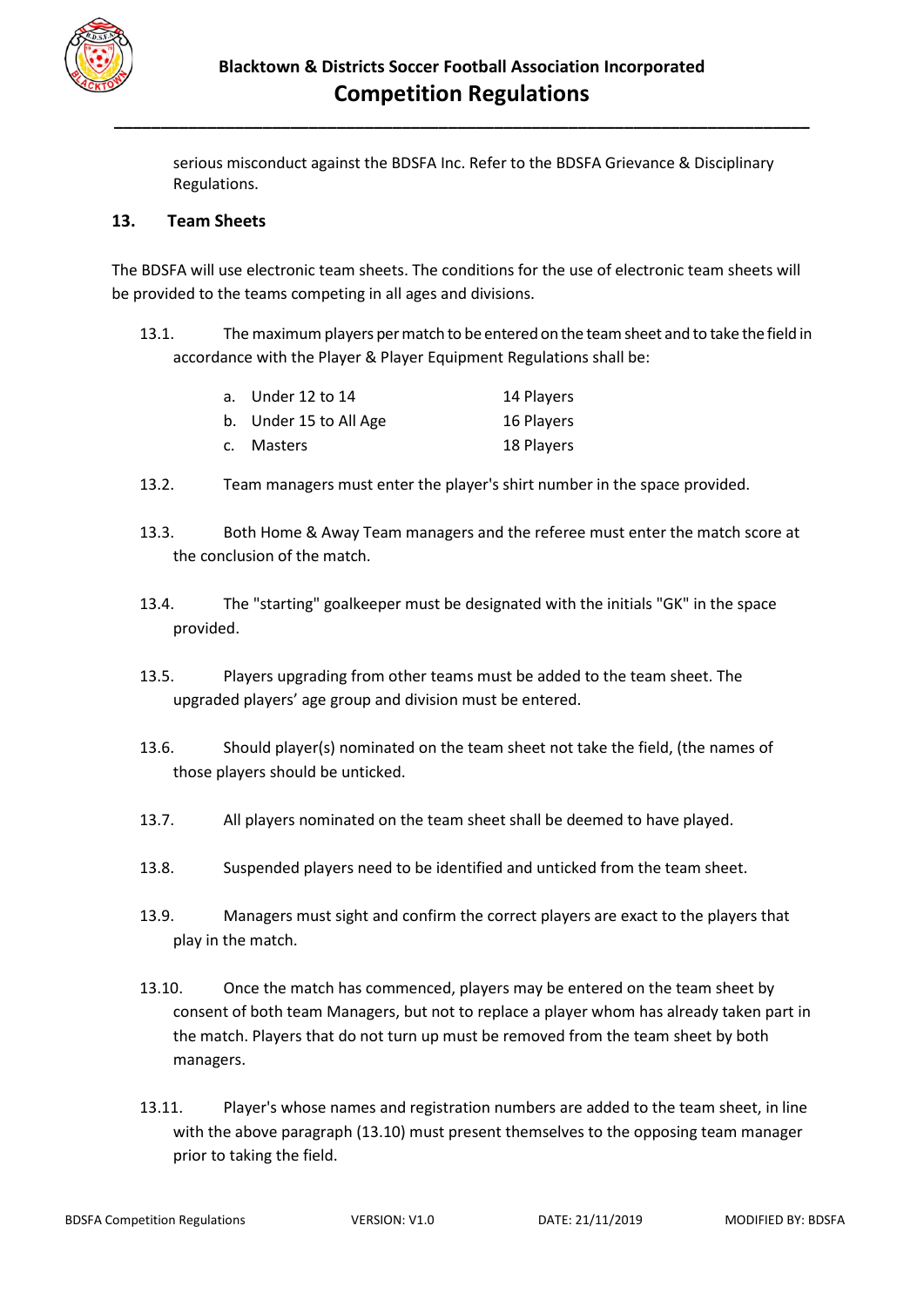

- 13.12. At the completion of the match the referee shall populate all necessary fields to complete a match.
- 13.13. Once signed by the Team Managers, all information contained on Team Sheets will be deemed as correct, unless an Official Letter from both Clubs, showing proof to the contrary, is received within 48 hours of the finish of the match.
- 13.14. In the case of electronic team sheets not being available for any reason, paper team sheets are to be supplied by the home club. The sheets must be printed neatly, and a DNP marked next to any player who did not take part in that match. The Match Day Supervisor is responsible for the paper team sheets to be filled in correctly. A description on how to fill out a team sheet will be sent out to ALL clubs before season commencement. All paper sheets are to be delivered to the BDSFA office by 10am the following Monday. Scores must be entered by the home club via iCompman.

# **14. Substitutes / Interchange**

- 14.1. Except for Premier League First Grade, interchange will be used in all age groups and divisions.
- 14.2. Substitutes and Interchange players may be added on the Team Sheet during the match in accordance with paragraph 13.10 and 13.11.
- 14.3. Interchange players may enter and/or leave the field of play as many times as necessary, but only with the express permission of the referee.
- 14.4. Both Teams' Officials are responsible for ensuring the correct numbers of players are always on the field of play.
- 14.5. Substitutes may not resume play after being substituted in that match.
- 14.6. The Referee may not allow interchange if they believe the use of interchange is not in the "spirit of the game".
- 14.7. The number of substitutes/interchange players per match is as follows:

| a. U12 to U14     | a maximum of 3 players |
|-------------------|------------------------|
| b. U15 to All Age | a maximum of 5 players |
| c. Masters        | a maximum of 7 players |

#### **15. Grounds**

- 15.1. Clubs shall be responsible for obtaining their own home grounds.
- 15.2. Clubs shall not enter competition for another clubs ground.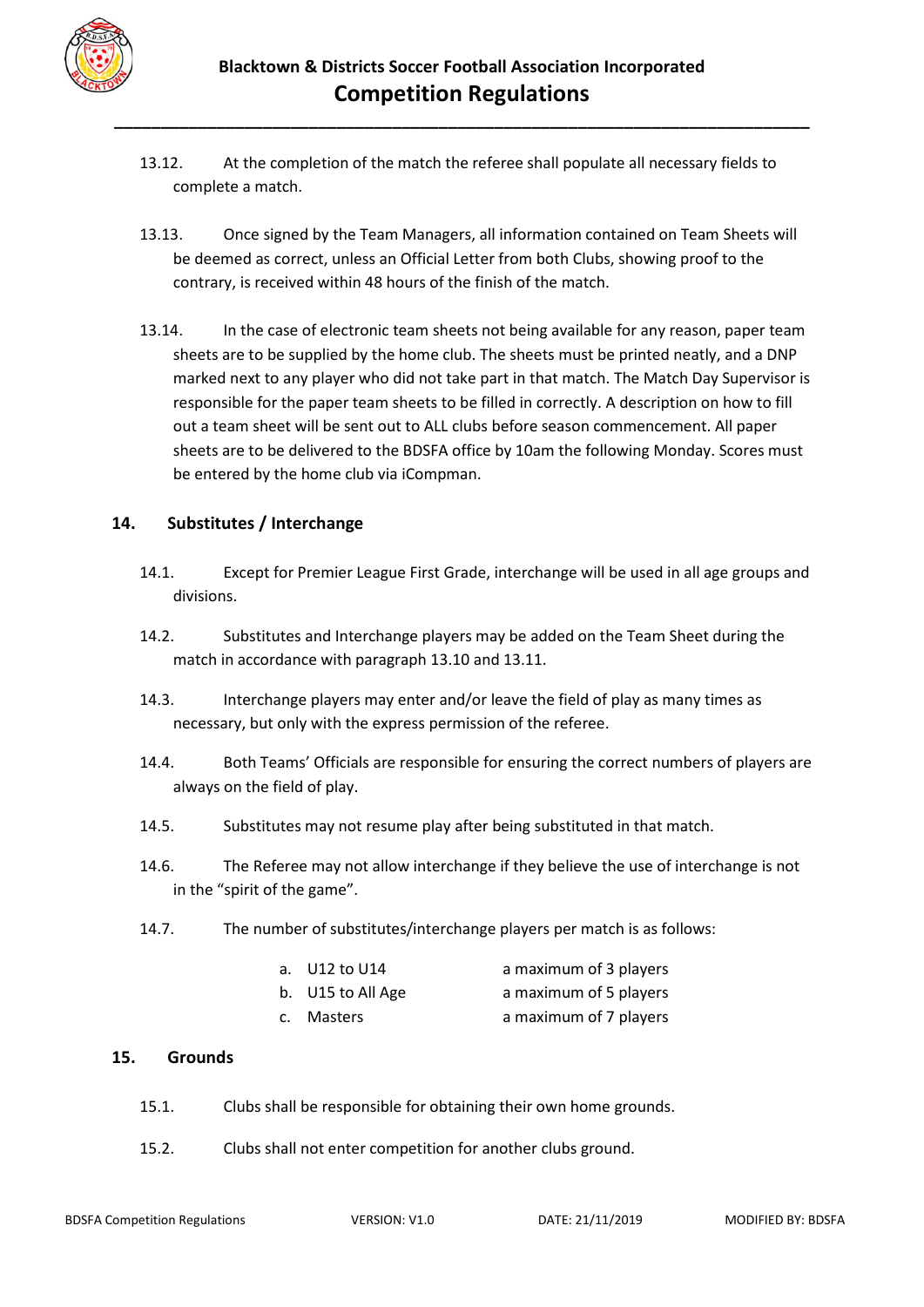

- 15.3. Clubs wishing to share a ground may do so only with the approval of the Board.
- 15.4. The host Club shall be responsible for correct and adequate marking of the field as per FIFA Rules; including technical areas, and shall provide properly secured goal posts, goal nets, corner flags.
- 15.5. The Club on whose ground the match is being played shall open all facilities and be responsible for supply or erection of nets, corner posts, etc. and for marking the ground.
- 15.6. The home Club shall provide two match balls for the fixture.
- 15.7. A referee may refuse to officiate on an insufficiently marked ground or one that he considers dangerous to the players. In such event this will be reported to the Association and the points connected with the match may be awarded to the visiting team at the discretion of the Board or the Football Operations Manager.
- 15.8. A visiting team desirous of protesting against the conditions of the ground, goal posts, nets, corner flags or balls, shall make their protest to the referee prior to the match where the cause of protest is apparent at that time. The referee shall note the protest on the team sheet.
- 15.9. The referee shall be empowered to order the game to be played despite the protests made in accordance with the previous clause, but where the protests relate to the ground, goal posts, nets, corner flags or balls not conforming to the Laws of the Game.
- 15.10. Protests must be made in writing to the Football Operations Manager for determination and should be in the hands of the Football Operations Manager, not later than 48 hours after the incident being reported accompanied by the appropriate fee.
- 15.11. Home/Host Clubs shall place ropes, where practicable, along both sides of the field. Such ropes to be placed approximately 3 metres from the sidelines.

#### **STAR POSTS ARE NOT TO BE USED**

#### **16. Team Nominations**

- 16.1. Nominations for registration of teams must be on the prescribed form and shall be in the hands of the Association at a date to be fixed by the Board each season.
- 16.2. Where a Club has more than one team playing in one age group and division in the competition, the names of the player's in each team shall be submitted to the Association Office on the prescribed form prior to first competition match and shall not be interchangeable without special permission of the Board. Such permission to be sought in writing and permission granted prior to playing for the other team. An alternate strip will be nominated for one team.
- 16.3. Where a Club has two or more teams playing in the same age group and wishes to withdraw one of these teams the lower graded team may be withdrawn at the discretion of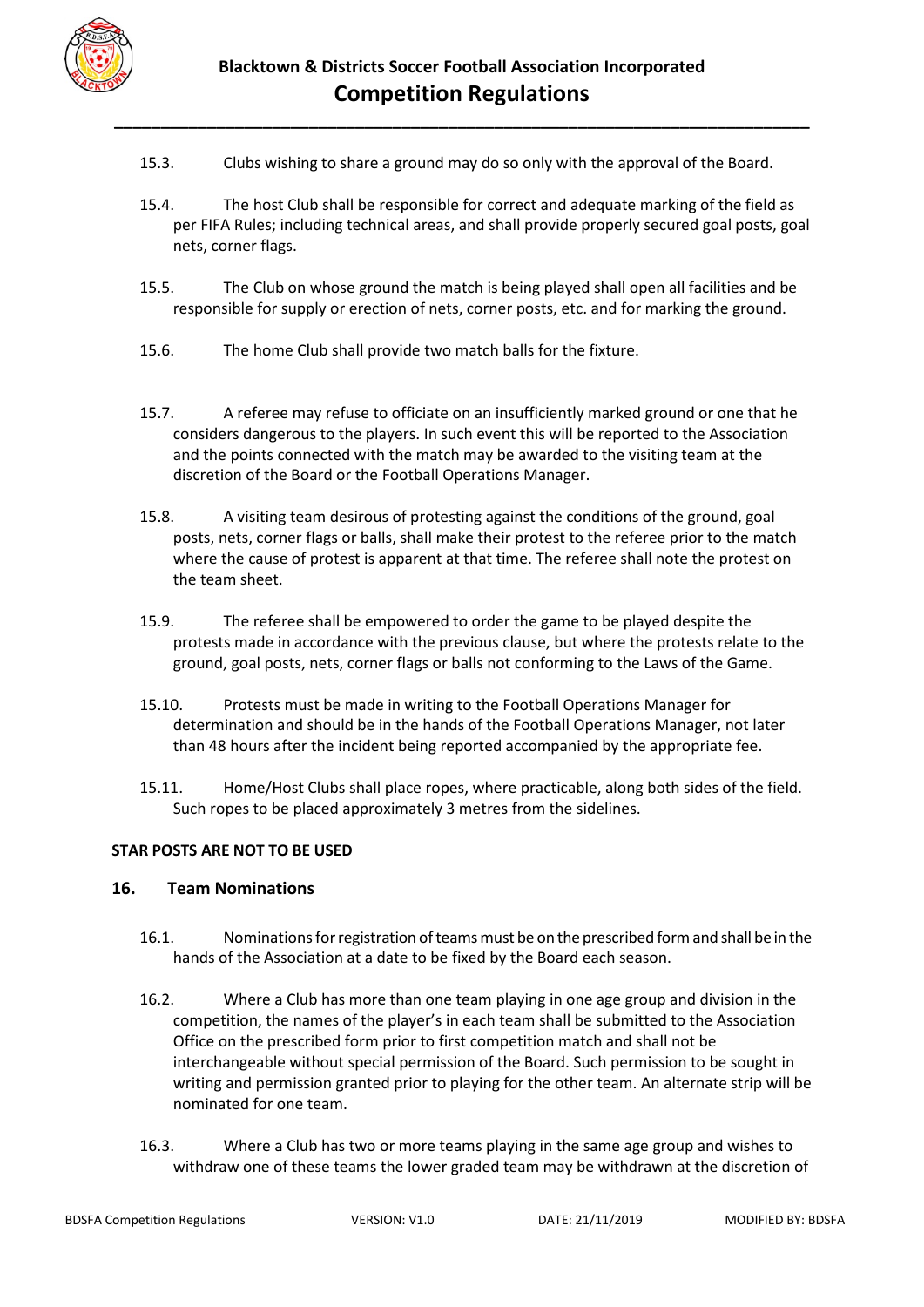

the Board.

16.4. The maximum number of players to be nominated per team is:

Junior Teams 14 Under 15 - AA 16 O35 and O45 18

Extra members for All Age or Master's teams may be allowed subject to board approval.

16.5. Late entries may be accepted subject to byes being available. Such teams may enter the competition without playing any proceeding rounds or may be accepted on a "social" basis and not accrue points or standings.

# **17. Team Gradings**

All Clubs must grade their players into division in which the player can perform to their best.

- 17.1. Competition teams will be graded according to their performances in the previous season.
- 17.2. The Board may use the results of the Competition and or The Finals Series to assist with grading.
- 17.3. Clubs may request to the Board that a team eligible to be demoted is not demoted
- 17.4. Divisions will be formulated in a manner to avoid byes.
- 17.5. To make up the required number, teams finishing the previous season in a position lower than  $1^{st}$  or  $2^{nd}$  in a division may be promoted to a higher division but shall be promoted in order of merit, according to where they finished the previous season.
- 17.6. Clubs that nominate teams whom the Board consider of a higher standard to that age to which they are nominated will be nominated to a higher age group/division.
- 17.7. The Board will grade new clubs by taking into consideration the players nominated.
- 17.8. If the teams playing ability is above that division in where there is a bye round the team may be admitted to the next higher age group and/or division.
- 17.9. Teams withdrawn after nomination shall be liable for all fees and shall invoke a fine.
- 17.10. There shall be no appeal, nor amendment, to any grading or regrading once decided by the Board.
- 17.11. Any team whose nomination is accepted and then forfeits the first three games of the competition shall be deemed to have been withdrawn and shall be liable for all fees incurred as per 17.9.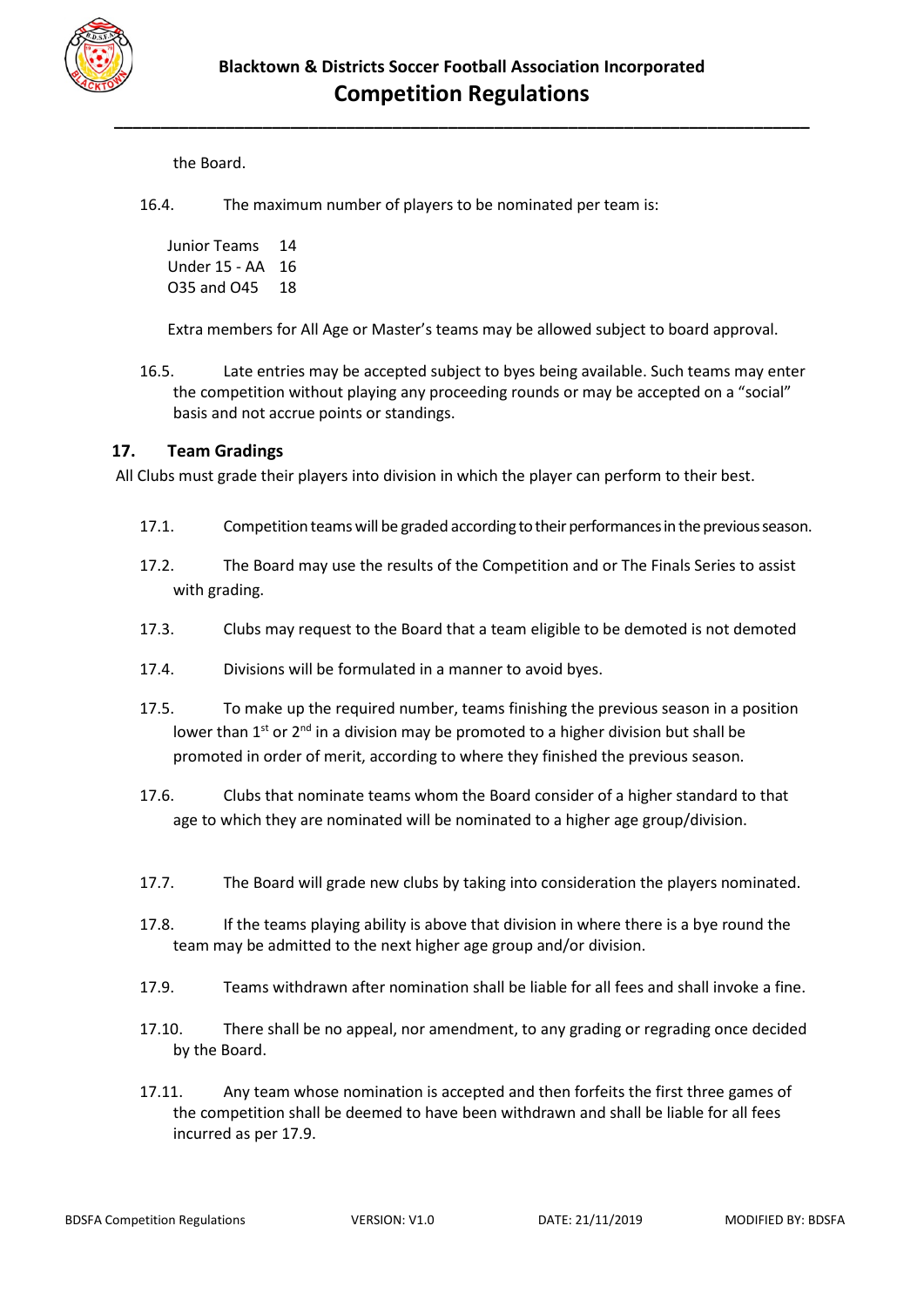

17.12. Where insufficient entries are received to form a competition in any grade, such teams may be permitted to enter competitions conducted by neighbouring Associations, at the discretion of the Board.

### **18. Joint Team Nominations**

- 18.1. Where a Club has insufficient numbers to nominate a team in an age group; they may apply for nomination as a joint team.
- 18.2. Teams may be made up from different Clubs to form one or more teams in a division.
- 18.3. Player's playing in "joint teams" will remain members of that Club to which they first registered and will be due any membership benefits from that Club.
- 18.4. Each Club having members in a "joint team" will take turns in hosting the Home games of the team.
- 18.5. The BDSFA will designate the team's colours, training venue and team officials.

#### **19. Premier League**

Refer to BDSFA Premier League Regulations.

### **20. Under 18 and 20s**

- 20.1. The age qualification for under 18 andunder 20s is players who are turning 16 in the year of registration and players under the age of 18 or 20 as at 31<sup>st</sup> December in the year of registration.
- 20.2. Complete teams of U20s cannot participate in the lowest two divisions of All Age football.

### **21. Masters Competition**

- 21.1. The age qualification is the players' age at the  $1<sup>st</sup>$  January in the year of registration.
- 21.2. All Teams will consist of a minimum of 14 players and a maximum of 18.
- 21.3. Over 35 Games will be played in 2 x 45 minute halves with a 5 minute break at half time.
- 21.4. Over 45 Games will be played in 2 x 45 minute halves with a 5 minute break at half time.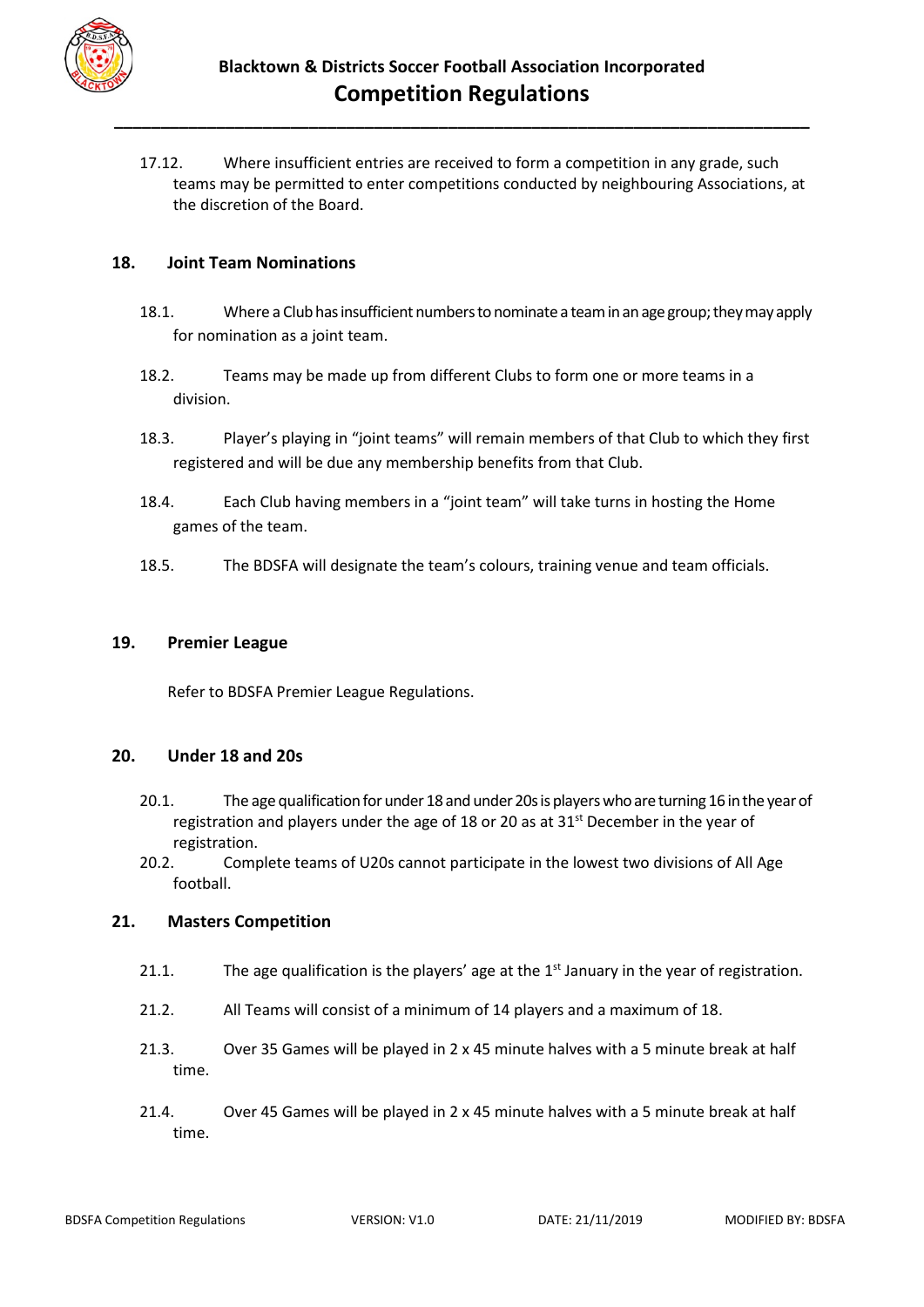

- 21.5. For the current season the O45 may consist of a minimum 11 player who are over 45. (IE a minimum of 45 years old prior to January 1 of that season) and up to 7 players who are over the age of 40 (IE a minimum of 40 years old prior to January 1 of that season).
- 21.6. Any Upgrades must be 45 years old as per "overs" rules.
- 21.7. BDSFA will review the above each season.
- 21.8. Over 30W games will be played in 2 x 45 minute halves with a 5 minute break at half time.

# **22. Teams Removed or Withdrawing from Competitions**

- 22.1. In the event of any team withdrawing or being removed from BDSFA competitions, the following procedure will take effect to allow the altered Competitions to proceed to a conclusion.
	- a. Removed or withdrawing before Competition has started: The team will be withdrawn from the division and if necessary, replaced with a "Bye".
	- b. Removed or withdrawing during the first half of the competition: All opposing Teams that have played the removed or withdrawn Teams (for the complete first round) shall have points and goals deleted from their records and shall be credited with a bye result. Teams that have not played the removed or withdrawn Team will obtain a Bye result.
	- c. Removed or withdrawing during the second half of the competition: All points and goals acquired will be retained by opposing Teams (for the completed first round). Points and goals acquired against such disaffiliated Team shall be lost and Bye results shall be credited for the second half of the Competition.

### **23. Team Eligible for Champion of Champions**

- 23.1. Teams eligible to enter the Champions of Champions must inform the Football Operations Manager prior to the Semi Finals Series of their intentions to represent the Association.
- 23.2. Clubs whose teams play in the Finals Series who are then eligible to participate in the Champion of Champions and refuse to attend that Tournament will be fined \$1000.00 and the players deemed ineligible to enter any external competitions and tournaments for the season.
- 23.3. At the discretion of the Board and subject to the Regulations, the First Division Minor Premier (first past the post) in all competitions Under 12 to Under 16, P20, O30W,O35s, O45s, and BDSFA Women's and Men's highest All Age League (Women's All Age Division 1 and Men's Premier League) may be entered into the Champion of Champions.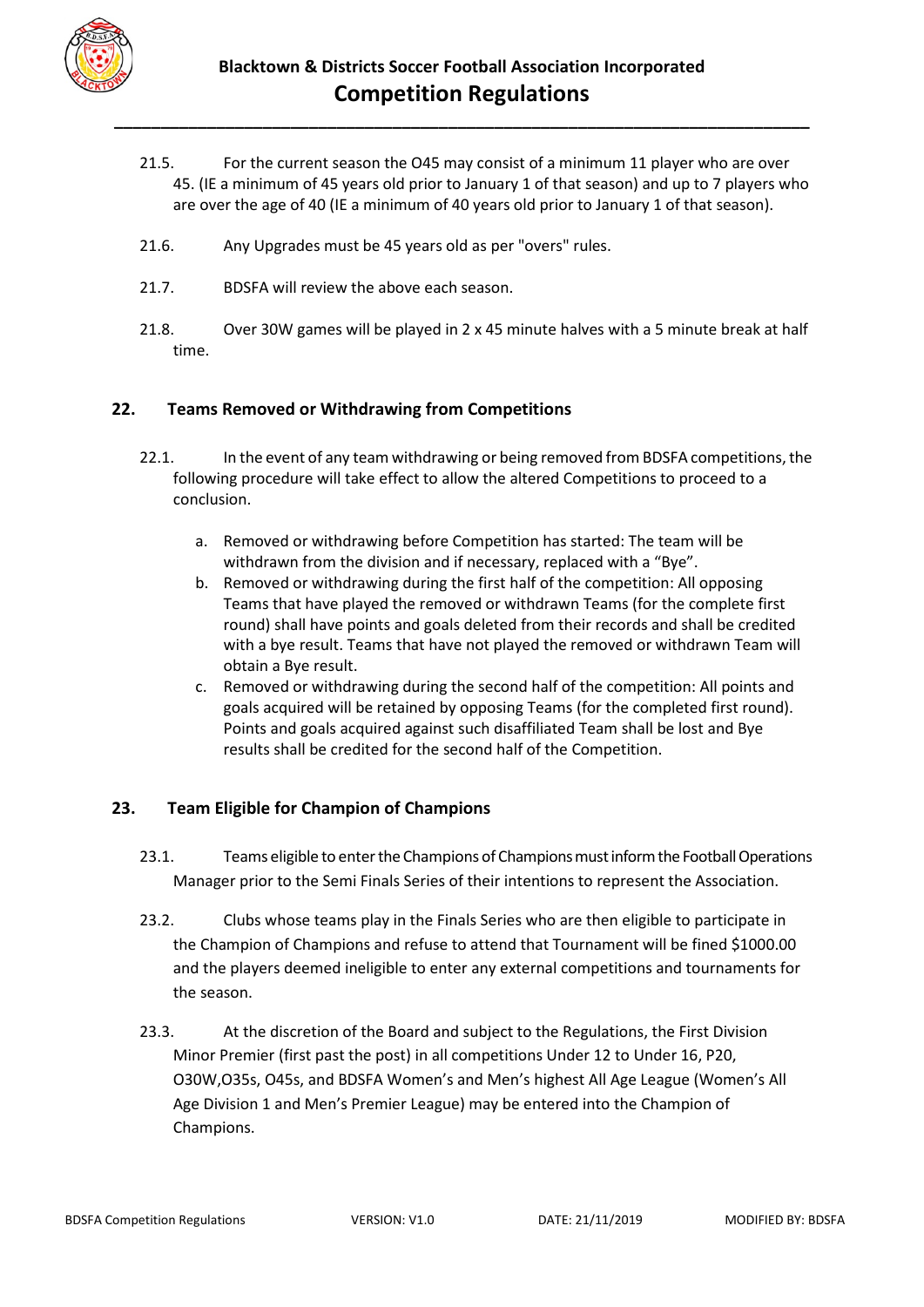

- 23.4. Teams entering the Champion of Champions must read and understand all rules and playing conditions. Fines apply for non-compliance.
- 23.5. Female teams will be decided upon the highest placed BDSFA registered team in their corresponding age group.

### **24. Team Officials**

- 24.1. A team official is deemed to be a coach or manager of a team.
- 24.2. All team officials must be registered and in possession of a valid BDSFA ID Card.
- 24.3. Persons not in possession of a valid BDSFA ID Card will not be permitted to enter the Technical Area.
- 24.4. In such case where the referee must remove officials from the Technical Area for the above reasons BDSFA may penalise the official/team/club.
- 24.5. Female only teams must contain at least one female Team Official.
- 24.6. As per FNSW Working with Children Check Policy all Officials including Coaches, Managers and Volunteers as a pre-condition of registration must have a Working with Children (WWC) number and that this needs to be entered in Play Football system at the time of registration. The only exemption is for persons aged under 18 years.

#### **25. Trophies**

25.1. The Grand Final winner and runner-up in each age group or division of a season's competitions shall be awarded a trophy or trophies at the discretion of the Board.

#### **26. Private Academy Relationship**

- 26.1. BDSFArecognises that a Club may choose to engage a private academy or external provider to deliver a variety of services to its players including, but not limited to, match day and training services.
- 26.2. Subject to satisfying all registration requirements, a nominated Team will not be excluded from the competitions only because of its relationship with a private academy or external provider.
- 26.3. Teams agree and acknowledge that:
	- a. Their playing name must not include the name of, or reference to, a private academy or external provider, and the playing name must otherwise be identical to that used while participating in the Team's Association competition;